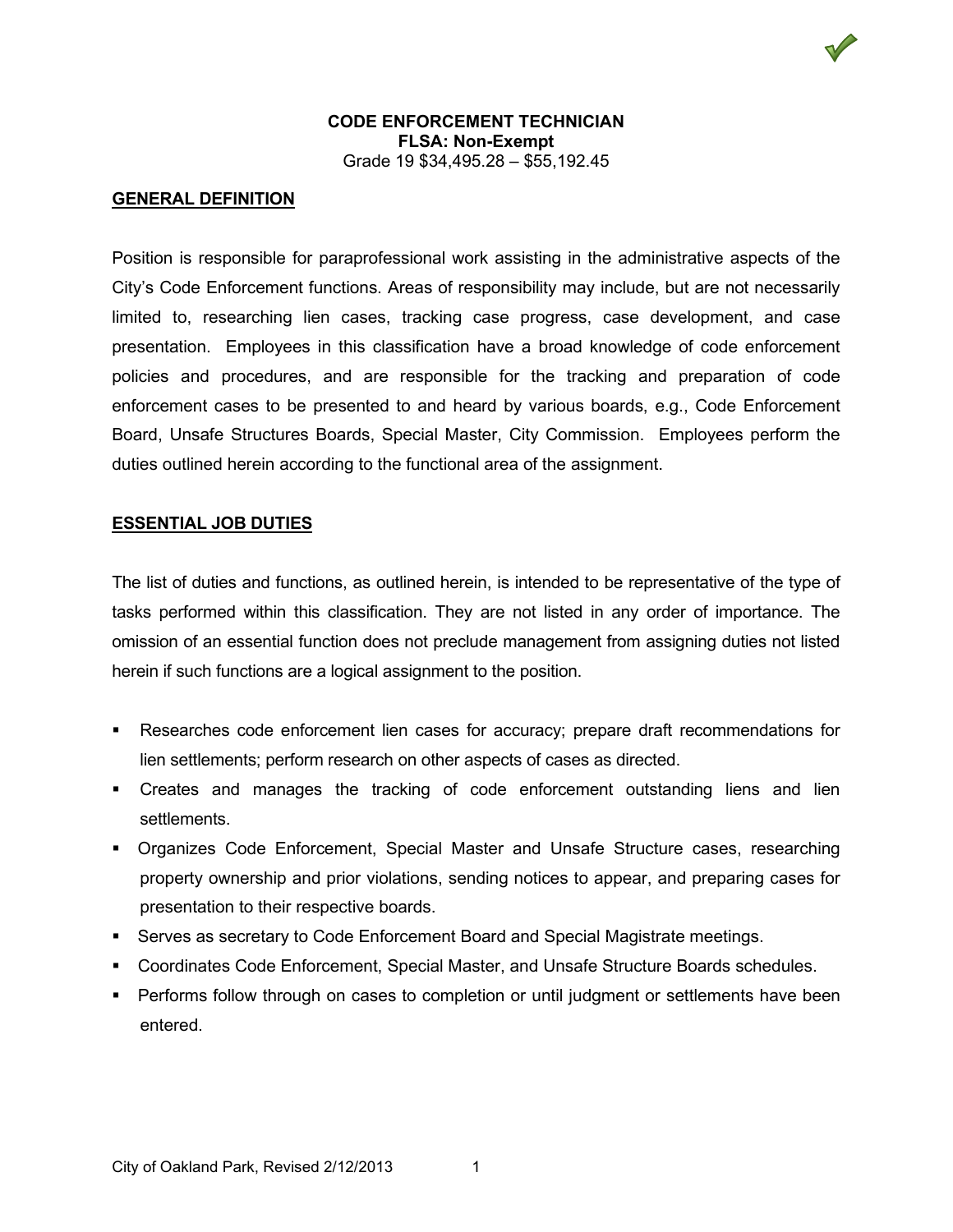## **CODE ENFORCEMENT TECHNICIAN FLSA: Non-Exempt** Grade 19 \$34,495.28 – \$55,192.45

- **Performs administrative support functions applicable to the work, e.g., maintaining case files,** receipt, and processing of mail and correspondence, preparing correspondence, developing forms, entering data into department systems, creating statistical reports.
- Provides general advisement regarding code enforcement functions to professionals, management, governing authorities and members of the public within the scope of knowledge and authority.
- Coordinates case files for litigation purposes for the City Attorney's Office.
- Coordinates implementation of new policy between City Attorney, staff and the boards.
- Manages the budget for lot maintenance on foreclosed properties.
- Requires regular attendance to scheduled work shifts.

# **KNOWLEDGE, SKILLS & ABILITIES**

- Broad knowledge of the code enforcement function as applicable to zoning and land use and codes and ordinances of the City.
- Working knowledge of the operations, functions, and policies of the department within which work is to be performed.
- Substantial knowledge of business English, spelling, grammar, format, diction and style applied to written business correspondence.
- Ability to establish and maintain effective records maintenance and file management systems.
- Ability to work independently under limited supervision on moderately complex tasks.
- Considerable knowledge of modern office practices, with emphasis on computer literacy, word processing, spreadsheet applications, and electronic records and file management.
- Ability to establish and maintain effective working relationships with internal and external customers, as well as governing and appointed authorities.
- $\blacksquare$  the

# **MINIMUM ACCEPTABLE EDUCATION, TRAINING & EXPERIENCE**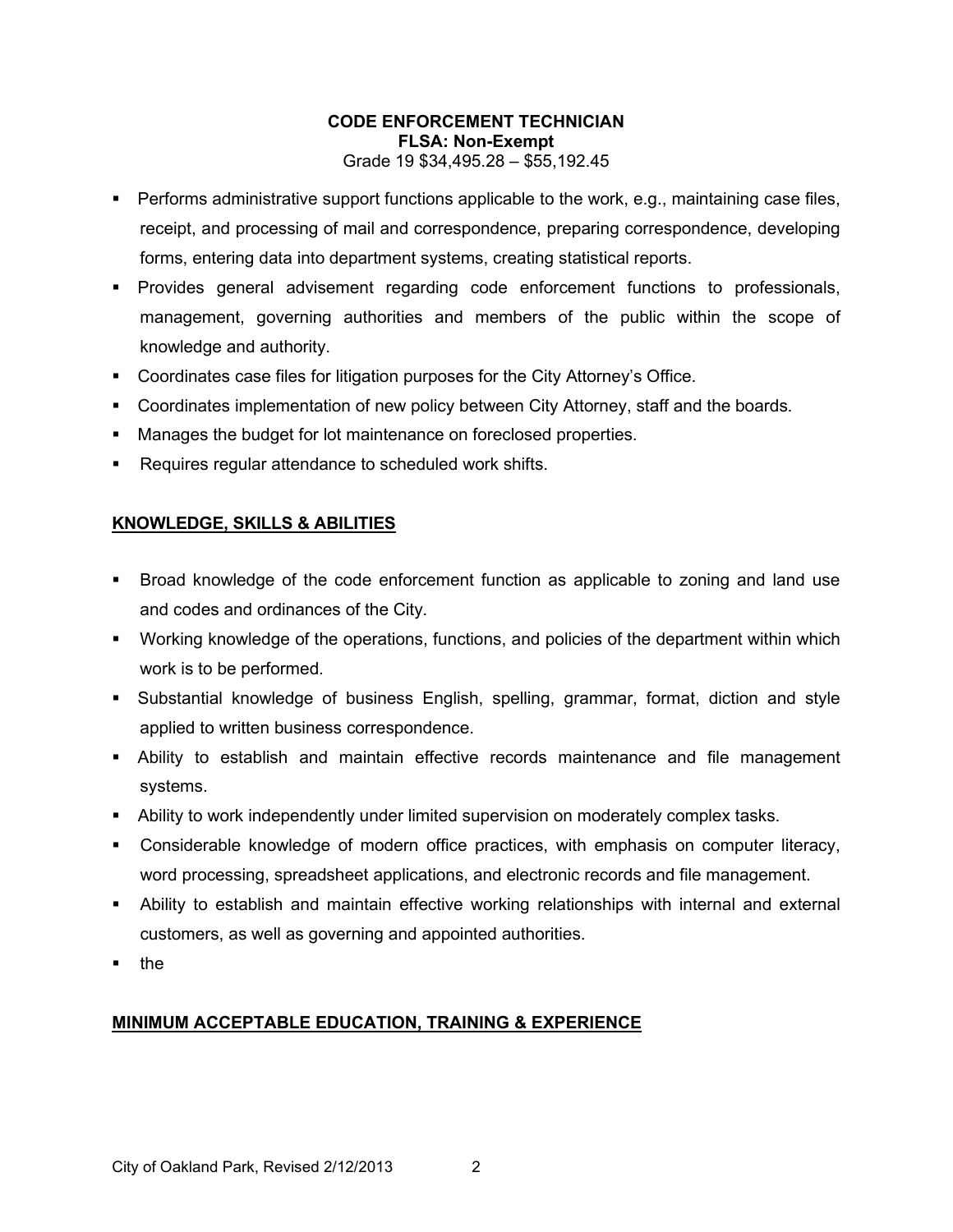#### **CODE ENFORCEMENT TECHNICIAN FLSA: Non-Exempt** Grade 19 \$34,495.28 – \$55,192.45

High school diploma or GED certificate; supplemented by 1 year progressively knowledgeable administrative support experience. Proficient in computer skills such as Word and Excel. Must have excellent customer service skills.

#### **PREFERRED**

Familiar with Zoning and Code Enforcement

## **PHYSICAL REQUIREMENTS**

The City of Oakland Park is an Equal Opportunity Employer. In compliance with the Americans with Disabilities Act (42 U.S. C. 12101 et. seq.), the City of Oakland Park will provide reasonable accommodations to qualified individuals with disabilities and encourages both prospective and current employees to discuss potential accommodations with the employer. The physical demands described here are representative of those that must be met by an employee to successfully perform the essential functions of this job.

Tasks involve the ability to exert light physical effort in sedentary to light work, but which may involve some lifting, carrying, pushing and/or pulling of objects and materials of lightweight (5-15 pounds). Tasks may involve extended periods of time at a keyboard or workstation. Work is performed in usual office conditions with rare exposure to disagreeable environmental factors. Some tasks require visual abilities. Some tasks require oral communication ability.

|                |  | have read and acknowledge receipt of the job |  |  |
|----------------|--|----------------------------------------------|--|--|
| classification |  |                                              |  |  |

Employee signature **Date** Date of the Date of the Date of the Date of the Date of the Date of the Date of the Date of the Date of the Date of the Date of the Date of the Date of the Date of the Date of the Date of the Date

 $\overline{\phantom{a}}$  , and the contract of the contract of the contract of the contract of the contract of the contract of the contract of the contract of the contract of the contract of the contract of the contract of the contrac